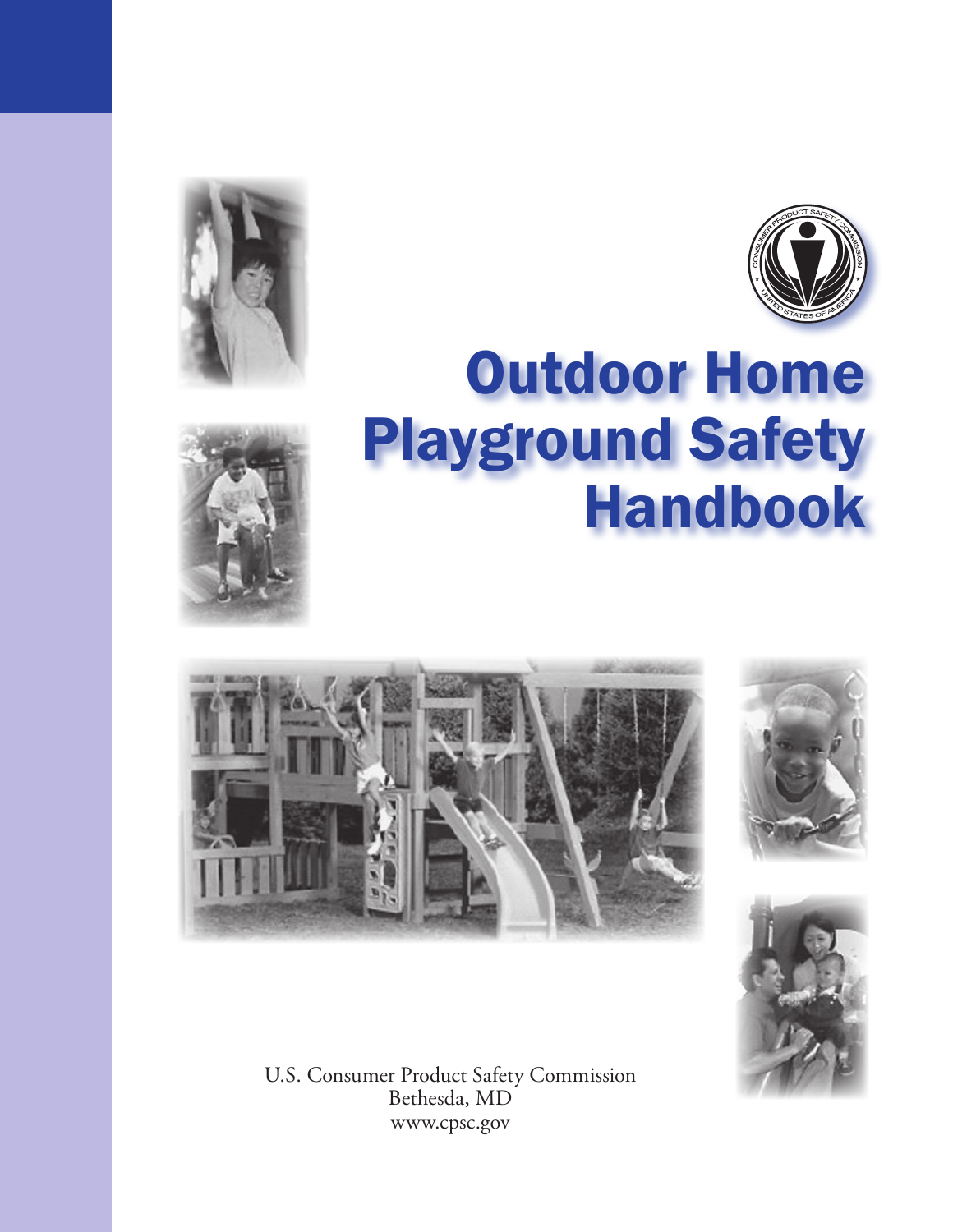# Table of Contents



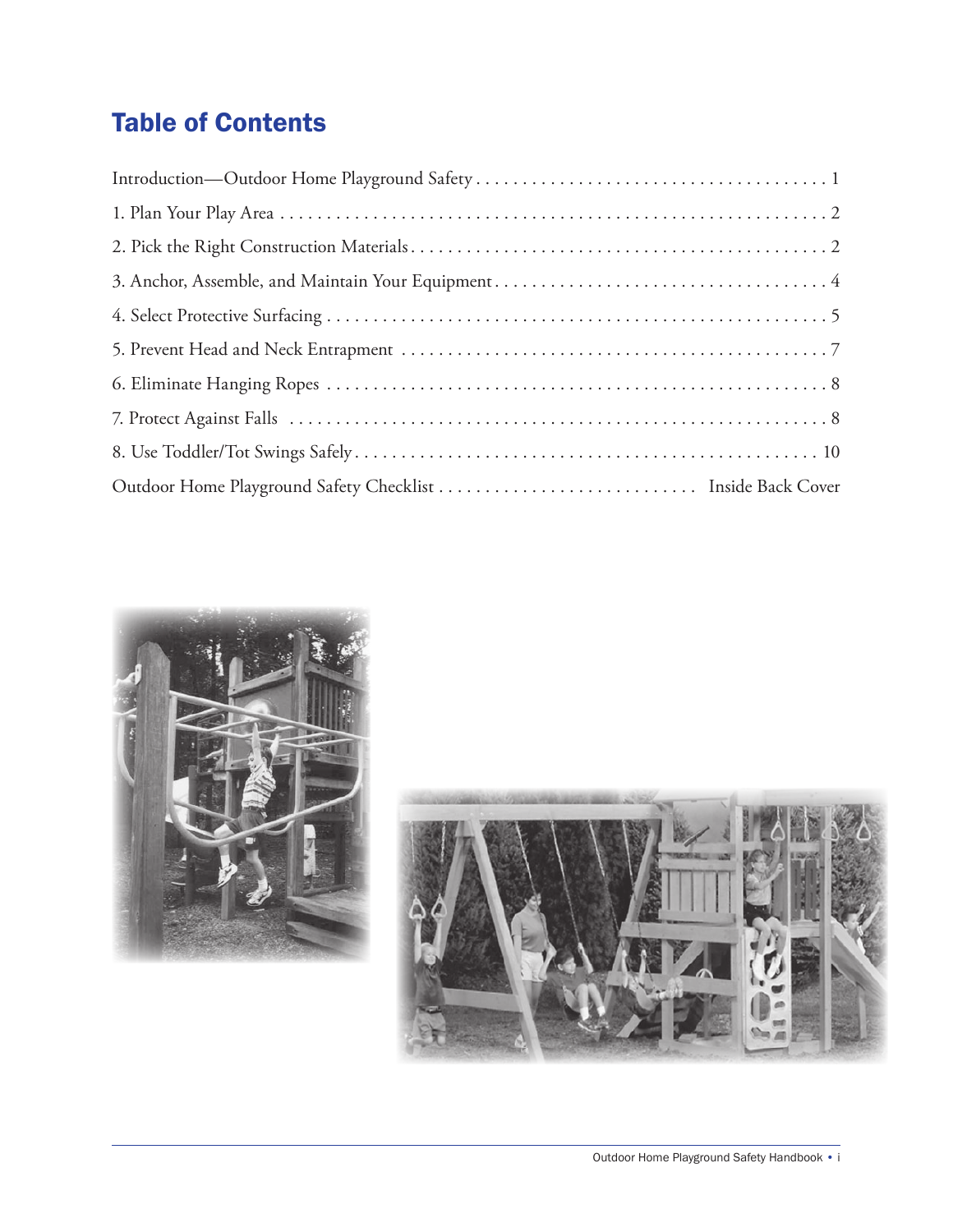#### Playground Equipment Manufacturers, Builders and Installers

The *Standard Consumer Safety Performance Specification for Home Playground Equipment*, ASTM F1148 contains technical provisions for the performance and design of home playground equipment. Protective surfacing requirements can be found in ASTM F1292, *Standard Specification for Impact Attenuation of Surfacing Materials within the Use Zone of Playground Equipment*. These standards can be ordered from ASTM International at www. astm.org or call 610-832-9585.

In July 2009, ASTM International published a revision to the standard for home playground equipment, *Standard Consumer Safety Performance Specification for Home Playground Equipment*, ASTM F1148-09. This revised safety standard prohibits the attachment of components such as swings, gliders and trapeze bars from monkey bars. This change in home playground design will reduce the likelihood of children falling from the monkey bars onto the swinging components and is applicable to all future production of outdoor play/gym sets.

For older equipment, the U.S. Consumer Product Safety Commission (CPSC) reminds parents to remove swings and other suspended components that are attached to monkey bars to lessen the chance that children will be hurt by a fall from the bars.

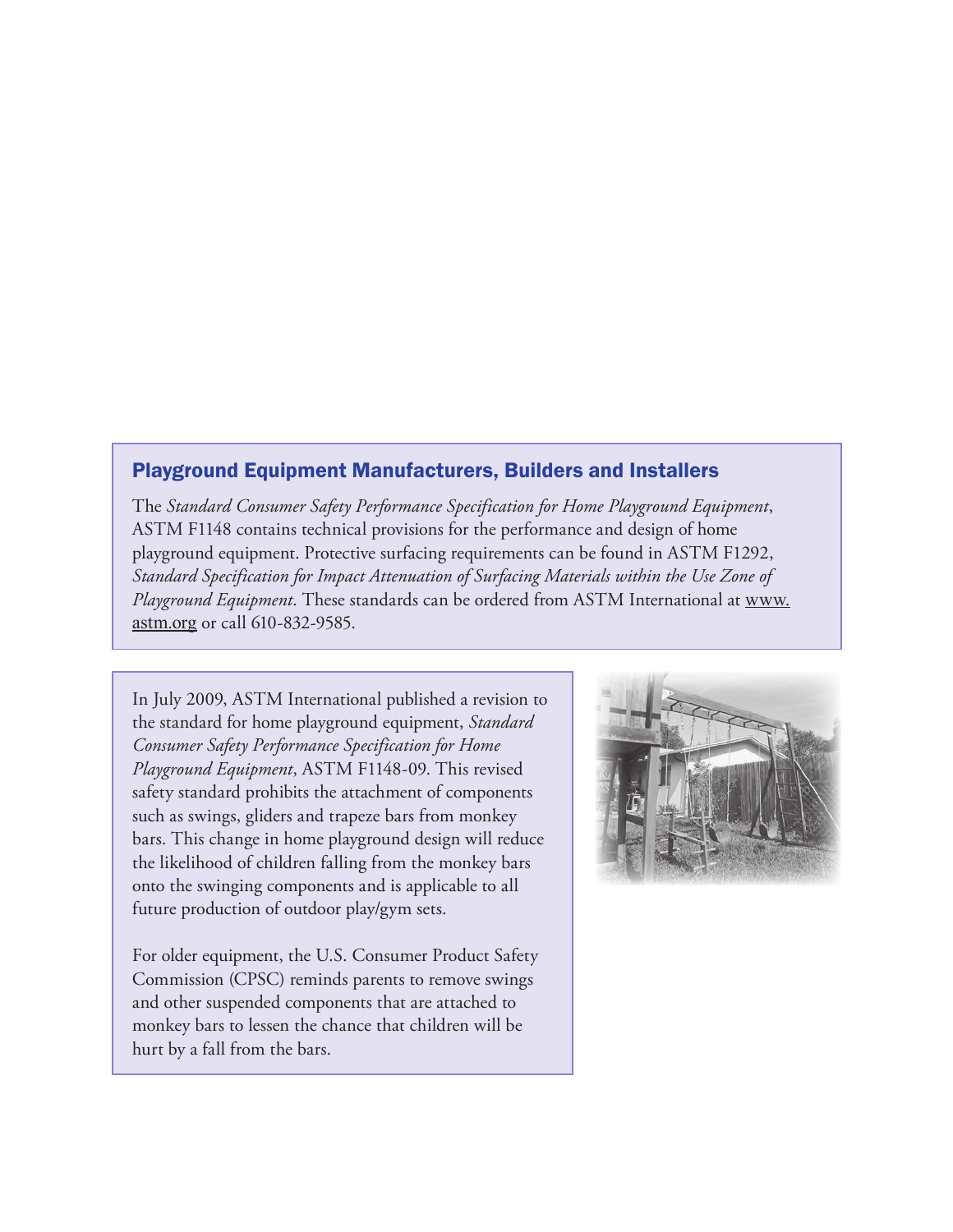# Outdoor Home Playground Safety

If you have playground equipment in your backyard, you'll want to make it a fun—and safe—place for kids to play.

Unfortunately, injuries on home playgrounds can be more than just scraped knees or minor bruises. Each year, about 50,000 children go to U.S. hospital emergency rooms because of injuries on home playground equipment. About 80% of the injuries occur when children fall from play equipment. Children are also injured when they are hit by swings or other moving equipment or are cut from sharp edges and protruding bolts on play structures.

In addition, each year several children die on home playgrounds. These deaths often result when children get entangled in and strangle from ropes, cords, or leashes attached to play equipment, or when clothing drawstrings and items worn around children's necks catch on the equipment. Others die when their heads or necks are trapped in narrow spaces, they fall from the equipment, or when they are struck by play equipment that moves or tips over.

The good news is that you can help prevent many of these injuries. This handbook, developed by the U.S. Consumer Product Safety Commission (CPSC), highlights the most important safety information you need to know about planning, constructing, and maintaining an outdoor home playground. The most important safety tips for setting up a home playground as well as a simple reminder to supervise children and teach them how to play appropriately on the equipment are in the *Outdoor Home Playground Safety Checklist* inside the back cover. The handbook is not a mandatory standard. The information provided is not intended as the sole method to reduce injuries associated with playground equipment. The Commission believes, however, that the recommendations in this handbook will contribute to greater equipment safety.

This handbook is intended as guidance for homes and residential child care facilities. Schools, parks, multiple family dwellings, public child care facilities, restaurants and recreational developments, and other public use facilities should reference the *Handbook for Public Playground Safety,* CPSC publication number 325. The publication is available on the CPSC website, www.cpsc.gov.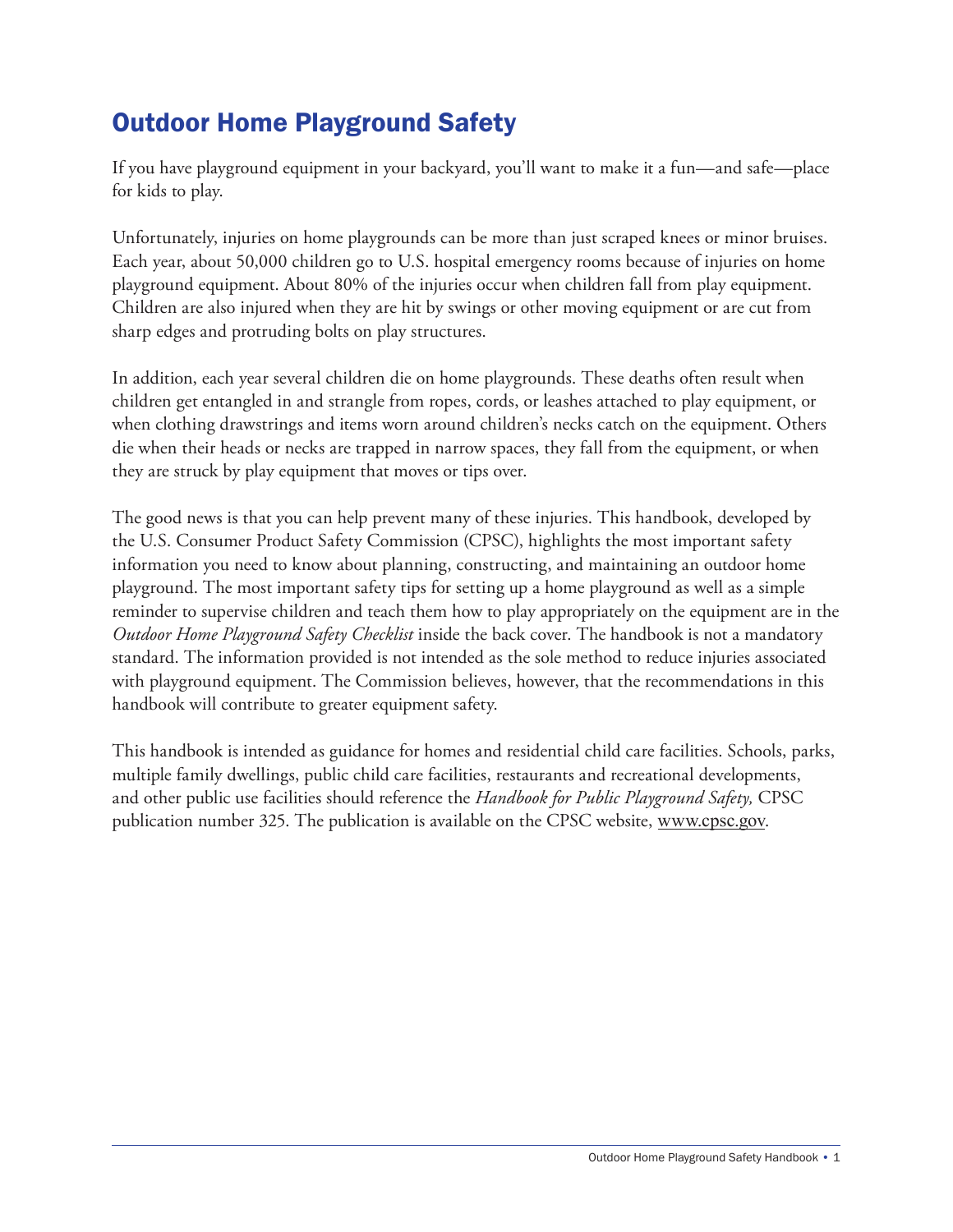## 1. Plan Your Play Area

#### Choosing a Site

When you plan a home playground, a location away from roads and driveways and readily visible from inside the home and patios or porches, is important. So, keep the following points in mind:

- Create a site free of obstacles that could cause injuries—such as low overhanging tree branches, overhead wires, tree stumps and/or roots, large rocks, bricks, and concrete.
- Choose a level location for the equipment. This can reduce the likelihood of the play set tipping over and loose-fill surfacing materials washing away during heavy rains. Some sites may need regrading to improve drainage or to reduce the slope.
- Locate play equipment at least 6 feet from any structure or obstacle, such as a house, fence, sheds, trees or poles. Swings should be further away from structures to the front and rear of the swings—a distance equal to twice the height of the top bar from which the swing is suspended.
- • Locate bare metal platforms and slides out of direct sunlight to reduce the likelihood of serious burns. A slide that faces north will receive the least direct sunlight.

#### Providing Play Areas

Children can injure themselves when they fall or run between pieces of play equipment. To help prevent this, you can do the following:

- Provide shock-absorbing protective surfacing material underneath and at least 6 feet beyond the perimeter of the play structure.
- Provide enough room so that children can use the equipment safely. For example, for structures with multiple play activities, a slide should not exit in front of a swing.
- Place each piece of play equipment so that it has at least 6 feet of play area around it. The areas in front of and behind swings need even more play space (see figure on page 7).
- Separate active and quiet activities from each other. For example, locate sandboxes away from swings or use a guardrail or barrier to separate the sandbox from the movement of the swings.

# 2. Pick the Right Construction Materials

#### **Materials**

Whether your play equipment is made of metal, wood, or plastic, keep the following in mind:

- Metal should be painted, galvanized, or otherwise treated to prevent rust, corrosion and deterioration—**Do not use paint containing lead!**
- • Wood, intended for outdoor use**,** should be naturally rot-resistant and insect-resistant (e.g., cedar or redwood) or treated to prevent such deterioration. **Creosote-treated wood and coatings that contain pesticides should not be used.**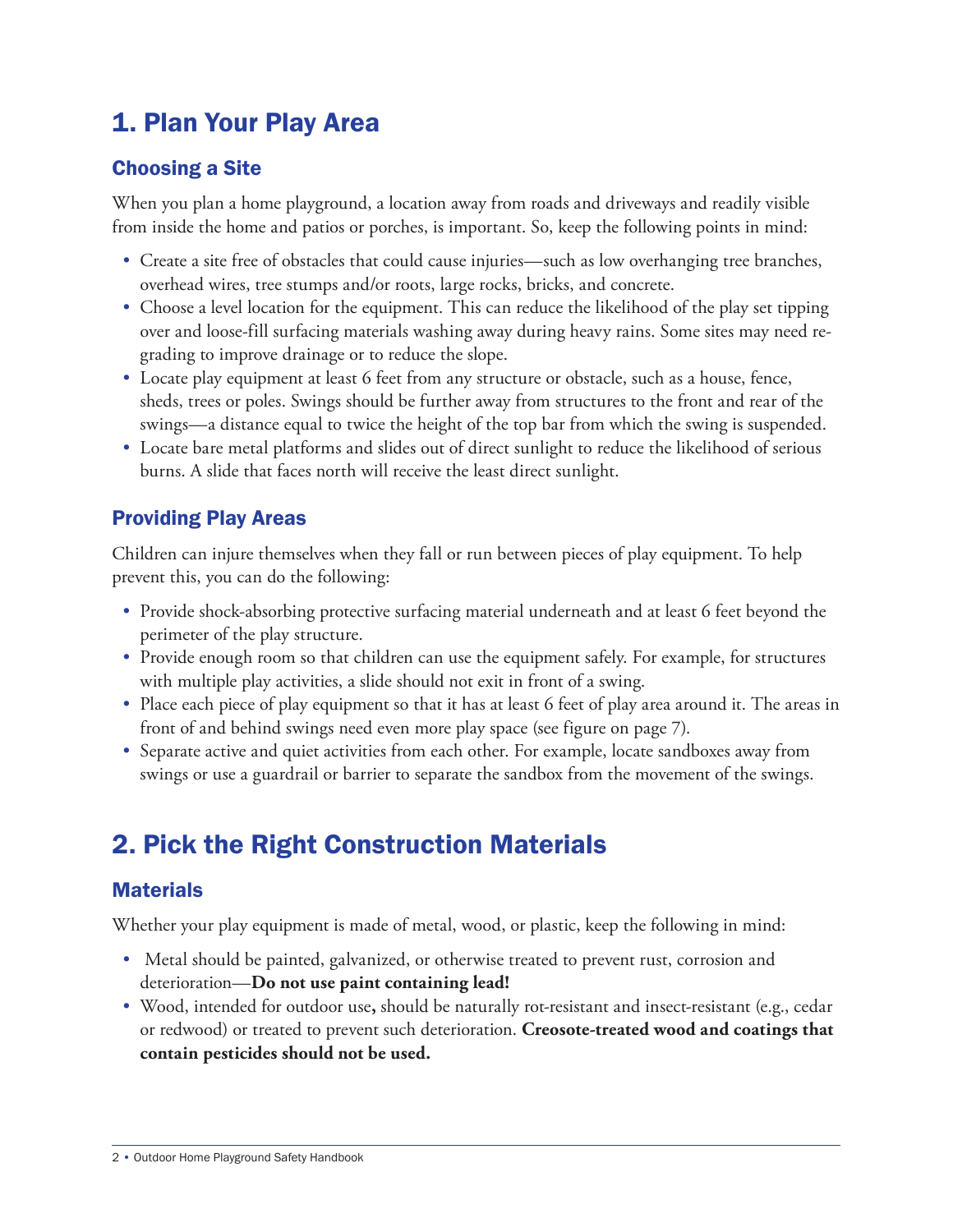#### Pressure-treated Wood:

Since December 31, 2003, wood that is pressure-treated with the chemical CCA (chromated copper arsenate) is no longer processed for residential use. The chemical contains arsenic. Alternative chemicals that do not contain arsenic are now being used to pressure treat wood for playground/residential use. When using wood treated with any of these alternatives (ACQ/CBA/CA-B, etc.), be sure the associated hardware (nails, screws, bolts, hangers, etc) is compatible with the wood treatment chemicals. These chemicals are known to corrode certain materials faster than others.

#### **Hardware**

Hardware is an important component in assembling a play set. Protruding bolts and open hooks can cause lacerations or clothing entanglement—a possible strangulation hazard. To avoid these potential hazards:

- Use the bolts and screws provided or recommended by the manufacturer. They should be corrosion-resistant.
- Fasten all bolts, screws, washers, and nuts tightly. To prevent bolts from loosening, always use lock washers, self-locking nuts, or other locking means.
- Cover exposed bolt ends with caps supplied by the manufacturer. Bolts should not protrude more than the diameter of the bolt past the nut. A flush cut is preferred.
- Cover exposed, open ends of tubing with caps or plugs that cannot be removed without the use of tools.
- Close "S" hooks and all hooks so that the gaps are less than the thickness of a dime. Open-ended hooks may be used for the uppermost attachment points of swinging elements. (See figure below for acceptable and unacceptable hook configurations). Unacceptable hook configurations create a protrusion and could catch clothing.







Acceptable S-hook orientation Unacceptable S-hook orientation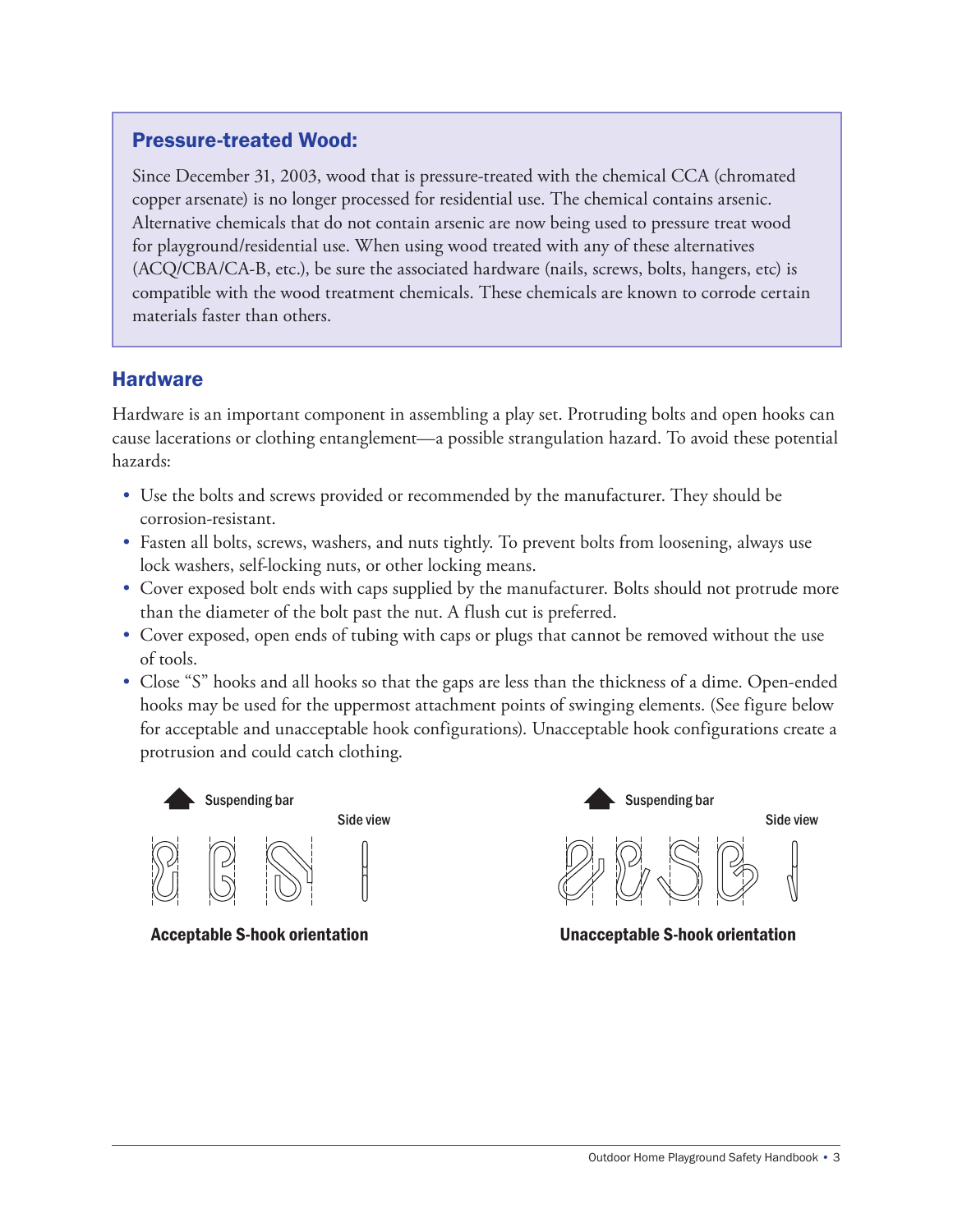# 3. Anchor, Assemble, and Maintain Your Equipment

## Anchoring

Play equipment may need to be restrained with anchors to keep it from tipping over while in use.

- Follow the manufacturer's instructions for anchoring.
- Be sure anchors are buried or otherwise covered with protective surfacing. Exposed anchors, hooks, bolts, etc. can create tripping hazards or lead to other injuries.

#### Assembly

Follow the manufacturer's instructions for correct assembly.

- Install your play equipment on level ground with adequate surfacing and anchoring. Use proper hardware, and tighten all connections.
- Use lightweight swings to minimize injuries if a child is struck. Avoid heavy seats of metal or wood.
- Place disk swings<sup>\*</sup> in separate bays, away from other swinging equipment.
- Locate tire swings capable of 360-degree rotation in a separate bay, away from other play equipment and structures.
- Space swings at least as far apart as indicated below and shown in the illustration above.



Protective surface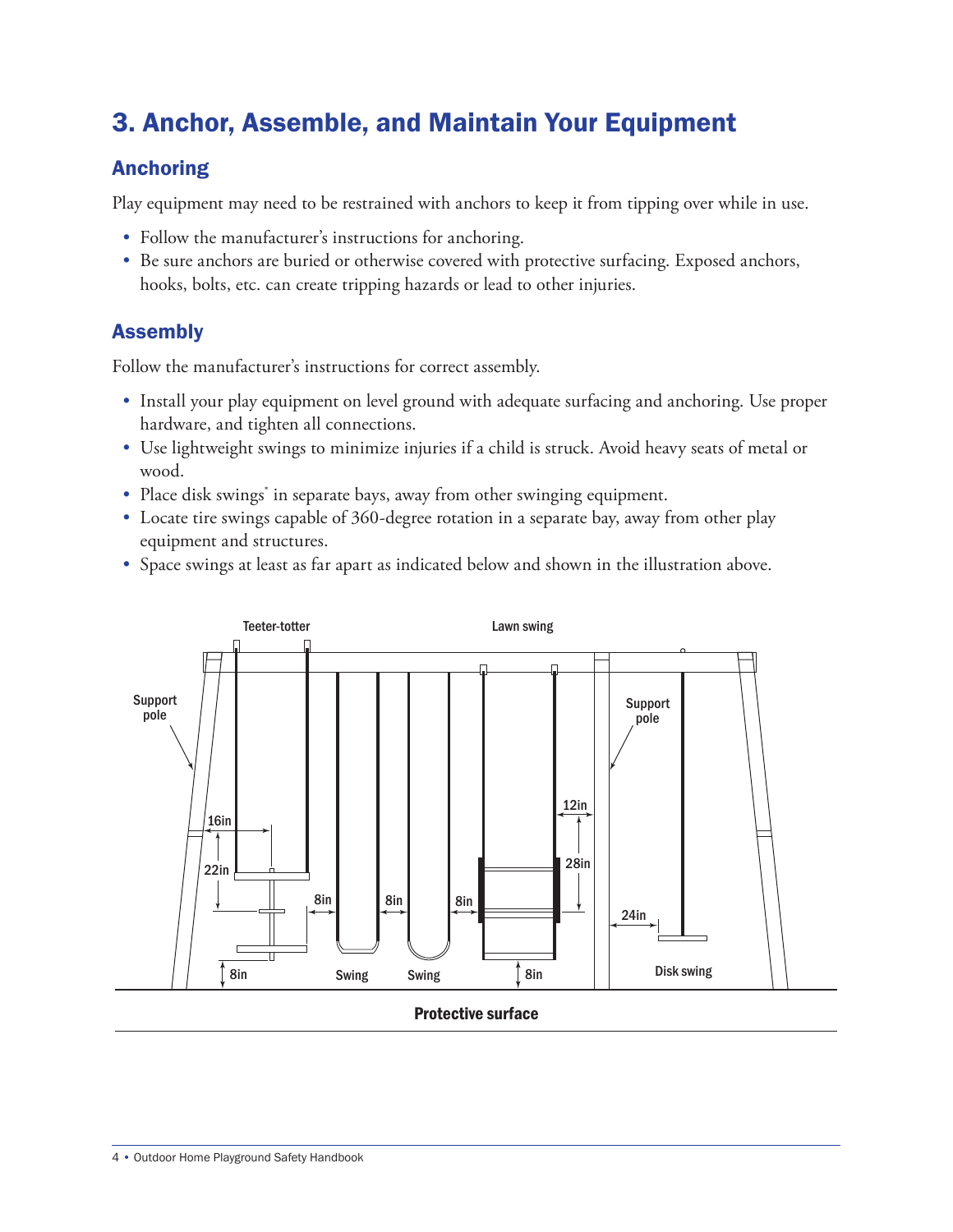- $\checkmark$  8 inches minimum for swings with limited sideways motion.
- $\frac{3}{4}$  inches minimum between swings with unlimited lateral motion (such as disk swings) and support poles when measured from the side of the swing perpendicular to the plane formed by the support poles.
- $\checkmark$  12 inches minimum between lawn swings and equipment support poles measured at 28 inches above the seat.
- $\checkmark$  16 inches minimum between the teeter-totter's seat center and support poles at 22 inches above the seating surface.
- $\checkmark$  8 inches minimum between the protective surfacing and the underside of a suspended unit.

\* Disk swings should be suspended from woven rope that cannot be separated to create a strangulation hazard. **WARNING:** *Adults should be aware of the strangulation hazards associated with ropes and take precautions through supervision and instruction to ensure children do not become entangled.*

#### **Maintenance**

Keeping a play set in good condition is essential to reduce injuries. Save the manufacturer's instructions so you can order parts that break or wear out. The instruction sheet should provide the name and address of the manufacturer/distributor and the model number of the playground equipment.

The following maintenance schedule is recommended:

- Check nuts and bolts twice a month and tighten as needed.
- Oil moving metal parts as directed by the manufacturer.
- Check to make sure protective caps and plugs that cover bolt ends and ends of tubing are in place and tight. Inspect twice a month and replace as needed.
- • Check the condition of the equipment, looking for signs of wear and tear such as broken or missing components, bent pipes or tubing, and splintering wooden surfaces. Repair as necessary.
- Check swing seats, ropes, chains, and cables monthly for deterioration and replace as needed.
- Clean, sand, and repaint rusted areas with a non-lead-based paint, as needed.
- Remove plastic swing seats in cold weather, if recommended by the manufacturer.
- Rake surfacing periodically to prevent compaction and maintain appropriate depths.

# 4. Select Protective Surfacing

One of the most important things you can do to reduce the likelihood of serious head injuries is to install shock-absorbing protective surfacing under and around your play equipment. The protective surfacing should be applied to a depth that is suitable for the equipment height in accordance with ASTM F1292. There are different types of surfacing to choose from; whichever product you select, follow these guidelines: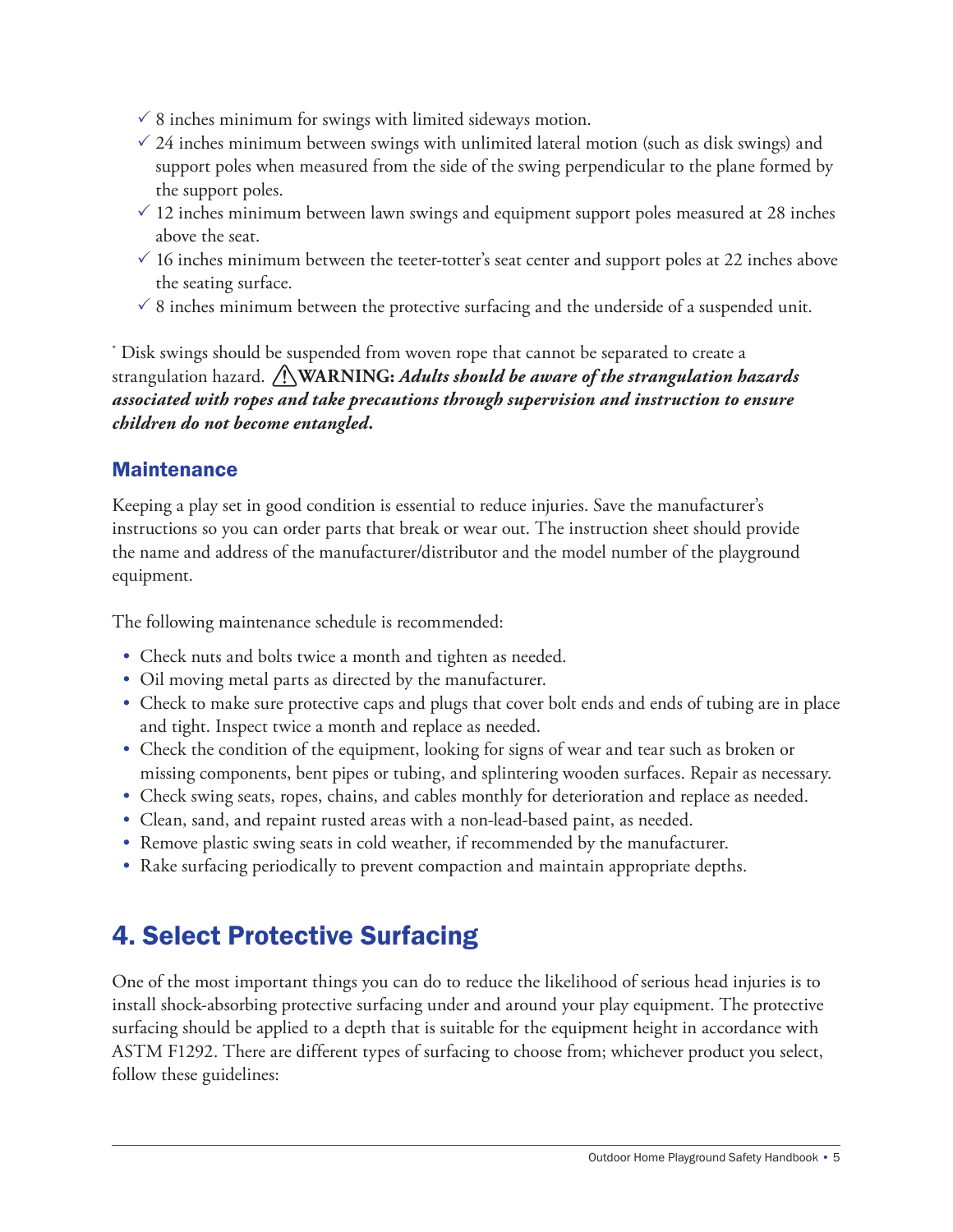**NOTE:** Do not install home playground equipment over concrete, asphalt, or any other hard surface. A fall onto a hard surface can result in serious injury to the equipment user. Grass and dirt are not considered protective surfacing because wear and environmental factors can reduce their shock absorbing effectiveness. Carpeting and thin mats are generally not adequate protective surfacing. Ground level equipment—such as a sandbox, activity wall, playhouse or other equipment that has no elevated play surface—does not need any protective surfacing.

#### Loose-Fill Materials

- Maintain a minimum depth of 9 inches of loose-fill materials such as wood mulch/chips, engineered wood fiber (EWF), or shredded/recycled rubber mulch for equipment up to 8 feet high; and 9 inches of sand or pea gravel for equipment up to 5 feet high. NOTE: An initial fill level of 12 inches will compress to about a 9-inch depth of surfacing over time. The surfacing will also compact, displace, and settle, and should be periodically refilled to maintain at least a 9-inch depth.
- Use a minimum of 6 inches of protective surfacing for play equipment less than 4 feet in height. If maintained properly, this should be adequate. (At depths less than 6 inches, the protective material is too easily displaced or compacted.)
- Use containment, such as digging out around the perimeter and/or lining the perimeter with landscape edging. Don't forget to account for water drainage.
- • Check and maintain the depth of the loose-fill surfacing material. To maintain the right amount of loose-fill materials, mark the correct level on play equipment support posts. That way you can easily see when to replenish and/or redistribute the surfacing.
- **Do not** install loose fill surfacing over hard surfaces such as concrete or asphalt.

## Poured-In-Place Surfaces or Pre-Manufactured Rubber Tiles

You may be interested in using surfacing other than loose-fill materials—like rubber tiles or pouredin-place surfaces.

- Installations of these surfaces generally require a professional and are not "do-it-yourself" projects.
- Review surface specifications before purchasing this type of surfacing. Ask the installer/ manufacturer for a report showing that the product has been tested to the following safety standard: ASTM F1292 *Standard Specification for Impact Attenuation of Surfacing Materials within the Use Zone of Playground Equipment*. This report should show the specific height for which the surface is intended to protect against serious head injury. This height should be equal to or greater than the *fall height*—vertical distance between a designated play surface (*elevated surface for standing, sitting, or climbing*) and the protective surfacing below—of your play equipment.
- Check the protective surfacing frequently for wear.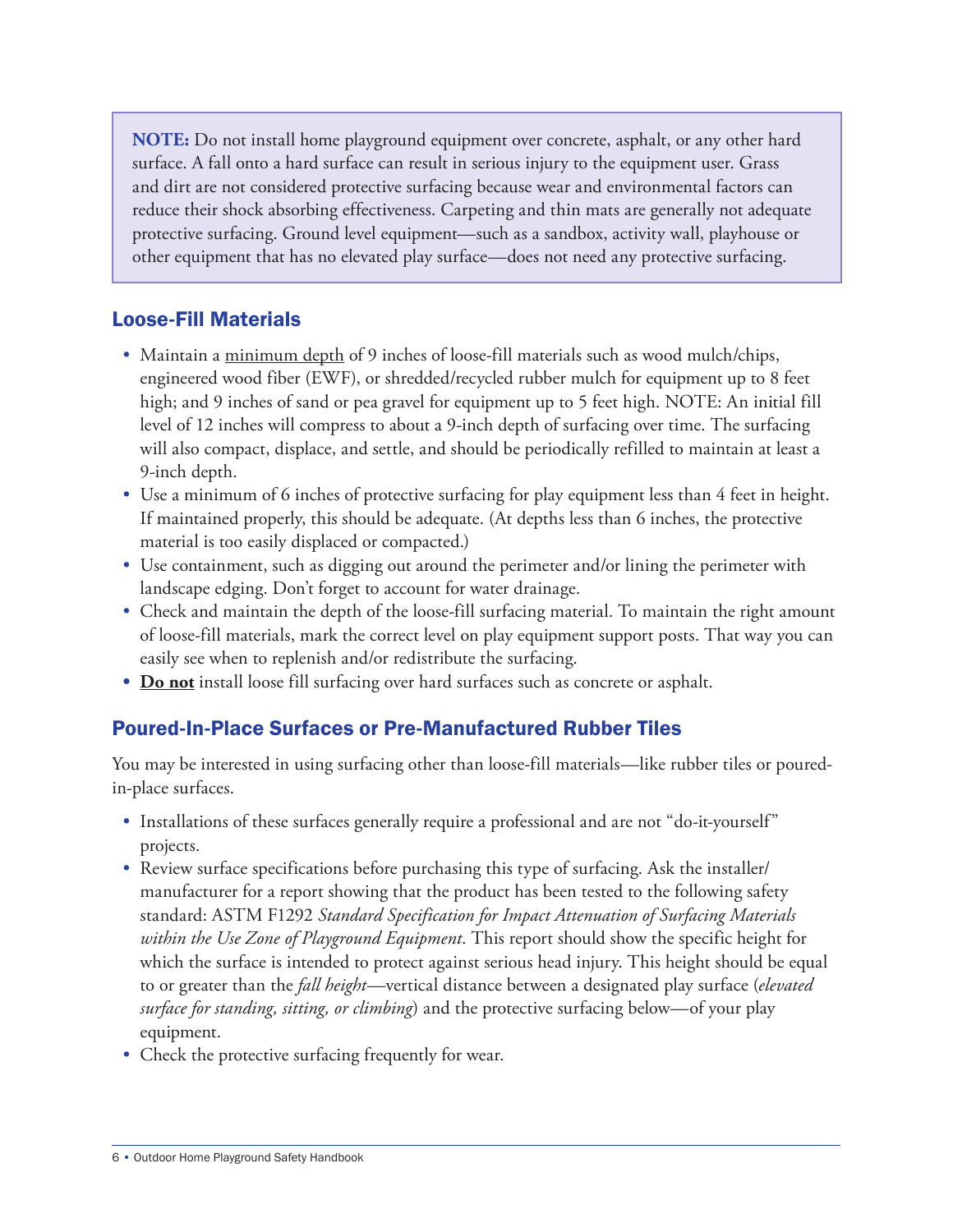## Placement

Proper placement and maintenance of protective surfacing is essential. Be sure to;

- Extend surfacing at least 6 feet from the equipment in all directions.
- For to-fro swings, extend protective surfacing in front of and behind the swing to a distance equal to twice the height of the top bar from which the swing is suspended.
- For tire swings, extend surfacing in a circle whose radius is equal to the height of the suspending chain or rope, plus 6 feet in all directions.



## 5. Prevent Head and Neck Entrapment

Play equipment should have no openings between components that could trap a child's head or neck.

- Check all openings on the play equipment—such as between ladder rungs, posts, and railings. Be sure spaces are either smaller than 3½ inches wide (so children *can't* put their body through) or larger than 9 inches (so children *can* slide their body and head through). See CPSC Publication Number 325, *Handbook for Public Playground Safety;* Appendix B, for entrapment test probe specifications and test procedures.
- Inspect slide entrance area and bed for gaps and protrusions that could catch or entangle clothing and create a potential strangulation hazard.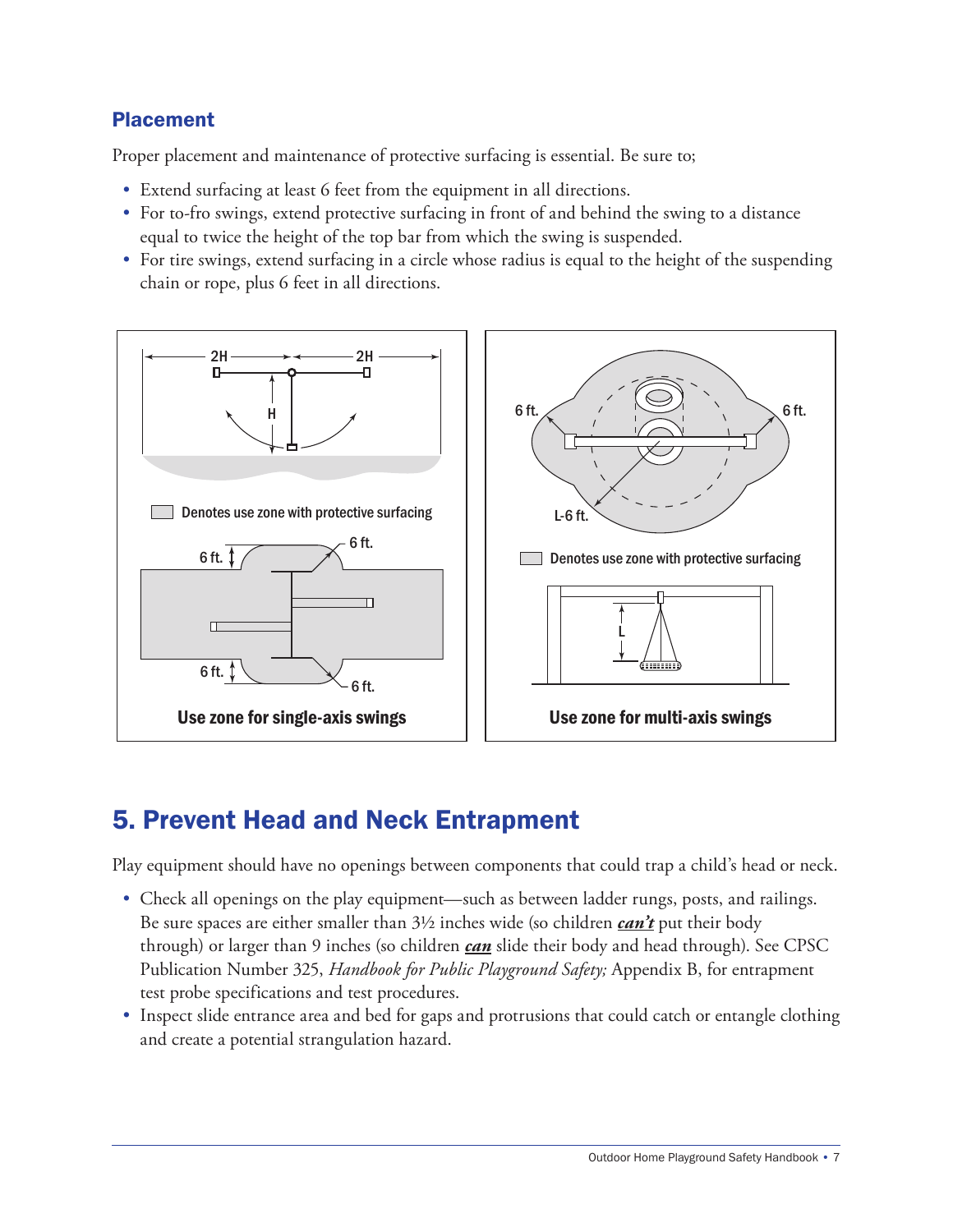- Fill V-shaped angles that open upward and are less than 55-degrees with a solid barrier (gusset) because these angles can trap a child's head or neck (see figure below).
- Do not allow children to wear bike helmets on play sets. Helmets can not pass through some spaces on play equipment, and children have become entrapped and strangled by the chinstrap.



# 6. Eliminate Hanging Ropes

Hanging cords of any kind on play equipment are a strangulation hazard. *Adults should be aware of the strangulation hazards associated with ropes and take precautions through supervision and instruction to ensure children do not become entangled.*

- Never attach—or allow children to attach—any kind of loop-forming materials (ropes, twine, jump rope, pet leash, clothesline, belt, etc.) to the play set.
- Secure BOTH ends of climbing ropes according to the manufacturer's instructions so the rope cannot become entangled around a child's neck.
- Remove and replace frayed or loose ropes immediately.
- Do not use ropes that can untwist or separate for swings because they can create an opening in which a child could become entangled.

# 7. Protect Against Falls

There are a number of ways to protect children from falling off play equipment onto the ground the single largest cause of visits to hospital emergency rooms for playground equipment-related injuries.

## Rung Ladders, Stairs and Stepladders

To help protect children from falling off rungs, steps, or other means of platform access:

- Make sure all rungs, steps, and stairs are evenly spaced including the top one.
- Spacing between climbing elements should not create an entrapment hazard. Spaces should be less than 3½ inches wide (so children *can't* put their body through) or larger than 9 inches (so children *can* slide their body and head through).

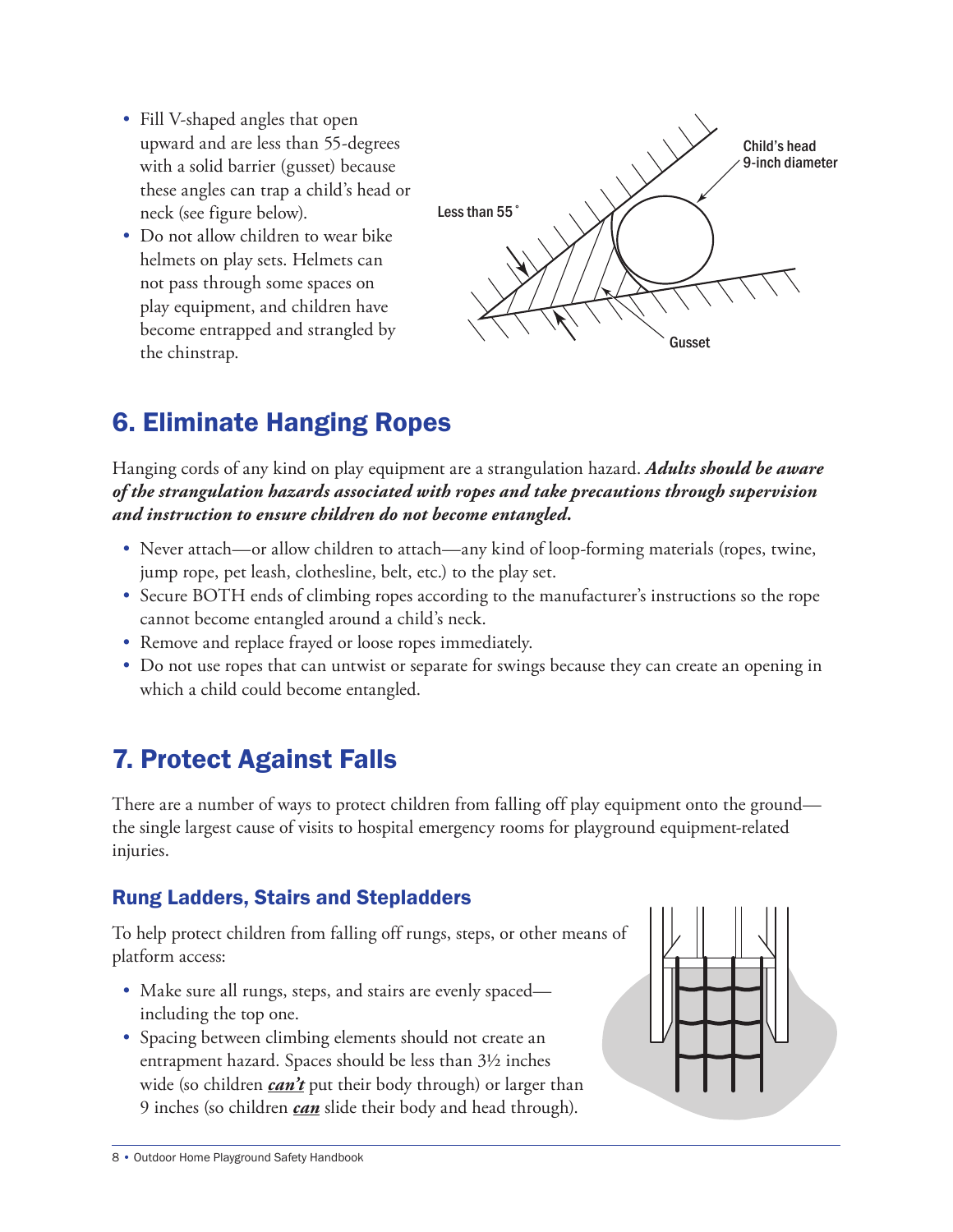#### Handrails and Rungs

- Round rungs to be gripped by young hands should be approximately 1 to 1½ inches in diameter. Small or weaker children do best with the smaller diameter handgrip.
- Stairs should have continuous handrails on both sides from a point where the top surface of the step is higher than 30 inches above the protective surfacing.
- Rung ladders and stepladders steeper than 65 degrees should have hand grips. Hand grips are needed on all stepladders with closed risers. The hand gripping components should begin at the first step or rung of  $\setminus\$  the equipment. For rung ladders, the rung itself may act as the handgripping component.



• Freestanding slides require a handrail on all sides except the entrance and exit of the slide platform.

## Railing Protection

Guardrails or barriers are needed around any platform over 30 inches above the protective surfacing. Neither should be considered an area for climbing, unless the guardrail has been specifically designed to double as a climber. Guardrails are intended to prevent inadvertent falls from the elevated surface while barriers should be designed to prevent deliberate attempts to pass through the device. Guardrails for low platforms can have openings larger than 9 inches. Barriers for higher platforms should only have openings less than 3½ inches in width.

- Platforms above 30 inches up to 48 inches high should have a guardrail at least 25 inches high.
- Platforms above 48 inches up to 72 inches high should have a protective barrier (not a guardrail) at least 27 inches high.
- Platforms over 72 inches high should have a protective barrier at least 33 inches high. These high platforms also should have an intermediate standing surface where a child can stop the ascent and choose another route to descend.
- Slide platforms greater that 200 square inches should have a guardrail or barrier on all sides, except the entry and exit side. The choice of guardrail or barrier is dependent on the platform height as described above.
- Protective barriers are not areas of intended play. There should be no crossbars or toeholds that assist children in climbing over the barrier. Openings should be less than 3½ inches in width.
- • Guardrails intended to double as climbers should have no openings that would allow a head or neck entrapment to occur (between 3½ and 9 inches).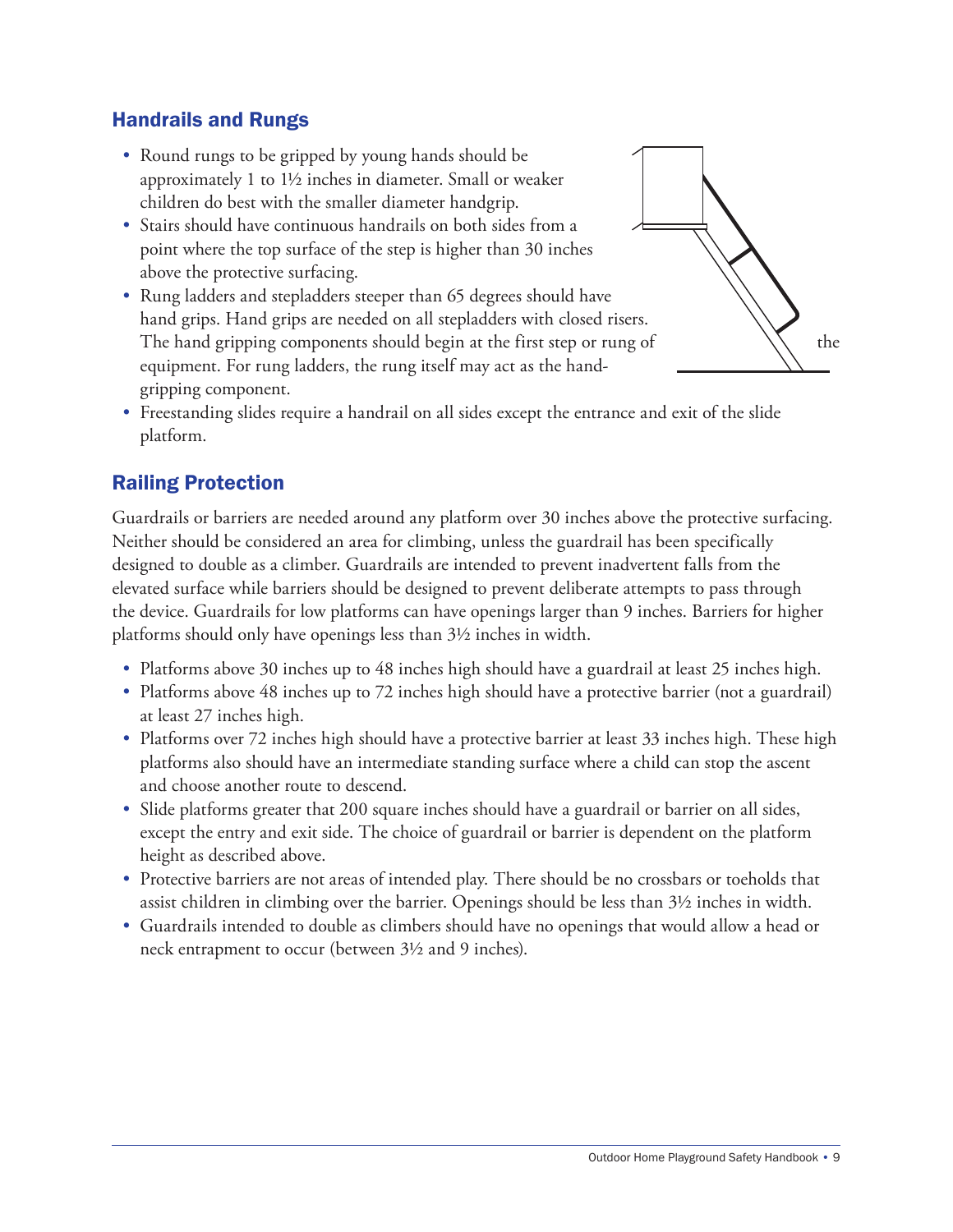# 8. Use Toddler/Tot Swings Safely

Close adult supervision is essential.

- Never leave a child in a toddler swing unattended.
- Always securely fasten the child with the swing's restraint system when provided.
- Make sure the restraints do not allow the child to slide under or through the restraints (an entrapment hazard) or climb out of the swing (a fall hazard).

## Finally …

For important tips and reminders about setting up your home playground, remember to read the *Outdoor Home Playground Safety Checklist*. You'll find it on the inside back cover.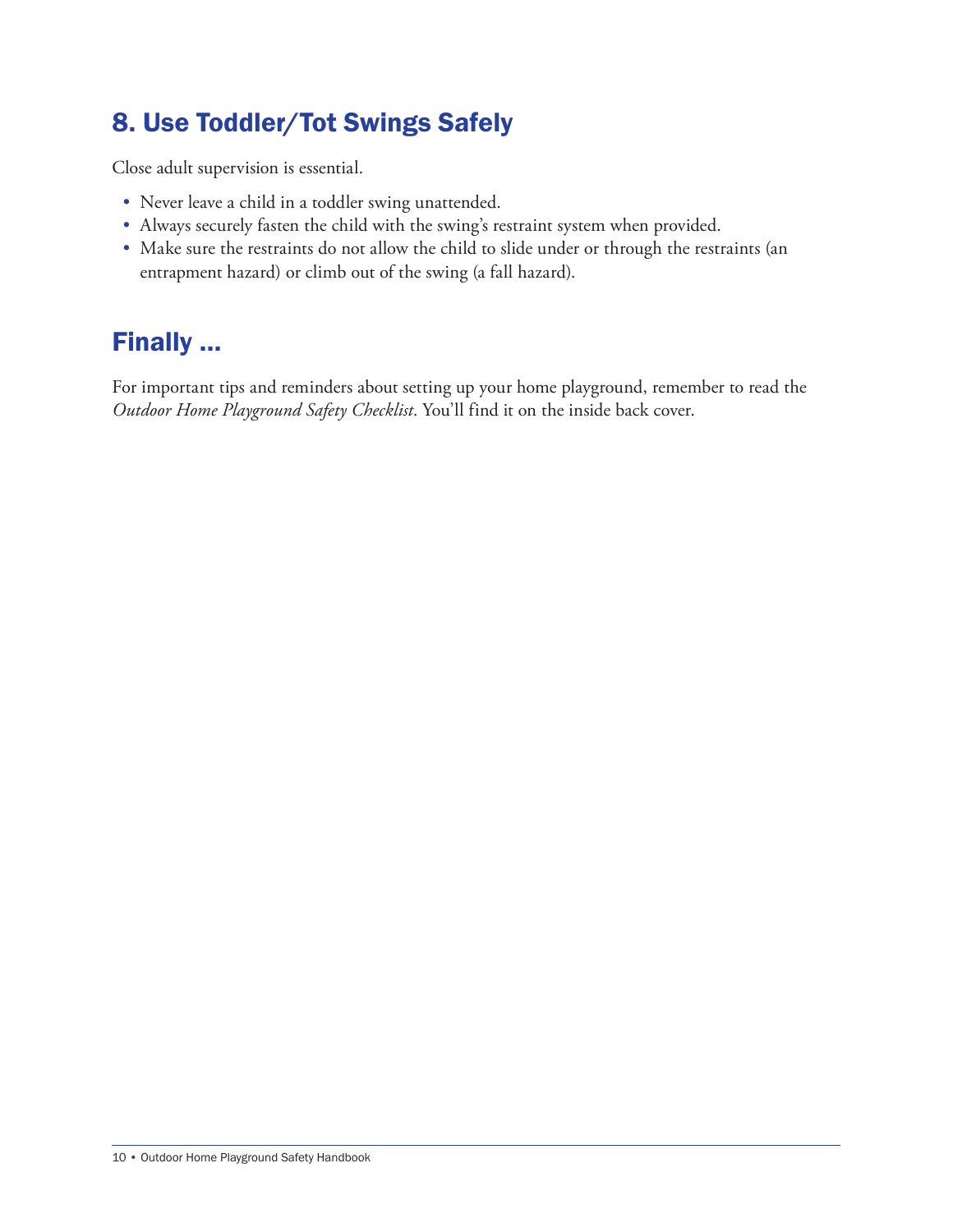| <b>Outdoor Home Playground Safety Checklist</b><br>Use this to help make your home playground a safe place to play! |                                                                                                                                                                                                                                                                                                                                                                                                          |
|---------------------------------------------------------------------------------------------------------------------|----------------------------------------------------------------------------------------------------------------------------------------------------------------------------------------------------------------------------------------------------------------------------------------------------------------------------------------------------------------------------------------------------------|
| <b>Supervision</b>                                                                                                  | Be sure to always supervise children on play equipment.                                                                                                                                                                                                                                                                                                                                                  |
| <b>Surfacing</b>                                                                                                    | Install a protective surface under and around play equipment to reduce the<br>likelihood of serious head injuries.                                                                                                                                                                                                                                                                                       |
|                                                                                                                     | • For most play equipment, install protective surfacing 6 feet in all directions<br>beyond the equipment.<br>• For swings, extend protective surfacing in front and back of the swing<br>to a distance that is twice the height of the bar from which the swing is<br>suspended.<br>• For tire swings, install protective surfacing outward from the swing equal to<br>the suspension chain plus 6 feet. |
| <b>Types of</b><br><b>Surfacing</b>                                                                                 | Carpeting and thin mats are not adequate as protective surfacing. Maintain at<br>least 9 inches of loose-fill material (see page 6) or use an ASTM F1292 rated<br>material at the depth required for the equipment height.                                                                                                                                                                               |
|                                                                                                                     | • Use wood mulch/chips, shredded rubber mulch, or engineered wood fiber<br>for equipment up to 8 feet high;<br>• Use sand, pea gravel, or mulch products listed above for play equipment up<br>to 5 feet high; or<br>• Use surface mats tested to provide impact protection equal to or greater<br>than the height of the play equipment.                                                                |
| <b>Equipment</b><br><b>Maintenance</b>                                                                              | Periodically check nuts, bolts, caps, swing seats, suspension ropes, chains,<br>and cables and replace as necessary. Maintain loose-fill surfacing and surface<br>mats.                                                                                                                                                                                                                                  |
| <b>Opening</b>                                                                                                      | Eliminate openings that can trap a child's head or neck, such as openings in<br>guardrails or ladders. Openings should be smaller than 31/2 inches to prevent<br>entry of a small child's body, or larger than 9 inches to allow a child's head and<br>body to slide completely through.                                                                                                                 |
| <b>Ropes</b>                                                                                                        | Never attach jump ropes, clotheslines, pet leashes, or cords of any kind to play<br>equipment. Anchor any climbing ropes at both ends. Remove drawstrings from<br>children's clothes. Children can strangle on these.                                                                                                                                                                                    |
| <b>Anchors</b>                                                                                                      | Bury or cover anchors with adequate surfacing material to prevent tripping. Play<br>equipment should not tip over.                                                                                                                                                                                                                                                                                       |
| <b>Guardrails or</b><br><b>Barriers</b>                                                                             | Make sure that platforms and ramps over 30 inches high have guardrails or<br>barriers to prevent falls.                                                                                                                                                                                                                                                                                                  |
| <b>Repair</b>                                                                                                       | Repair sharp points or edges on equipment that can cause injuries.                                                                                                                                                                                                                                                                                                                                       |
| <b>Upkeep of</b><br><b>Hardware</b>                                                                                 | Replace missing hardware, eliminate protruding bolts, and close "S" hooks that<br>can cause injuries.                                                                                                                                                                                                                                                                                                    |